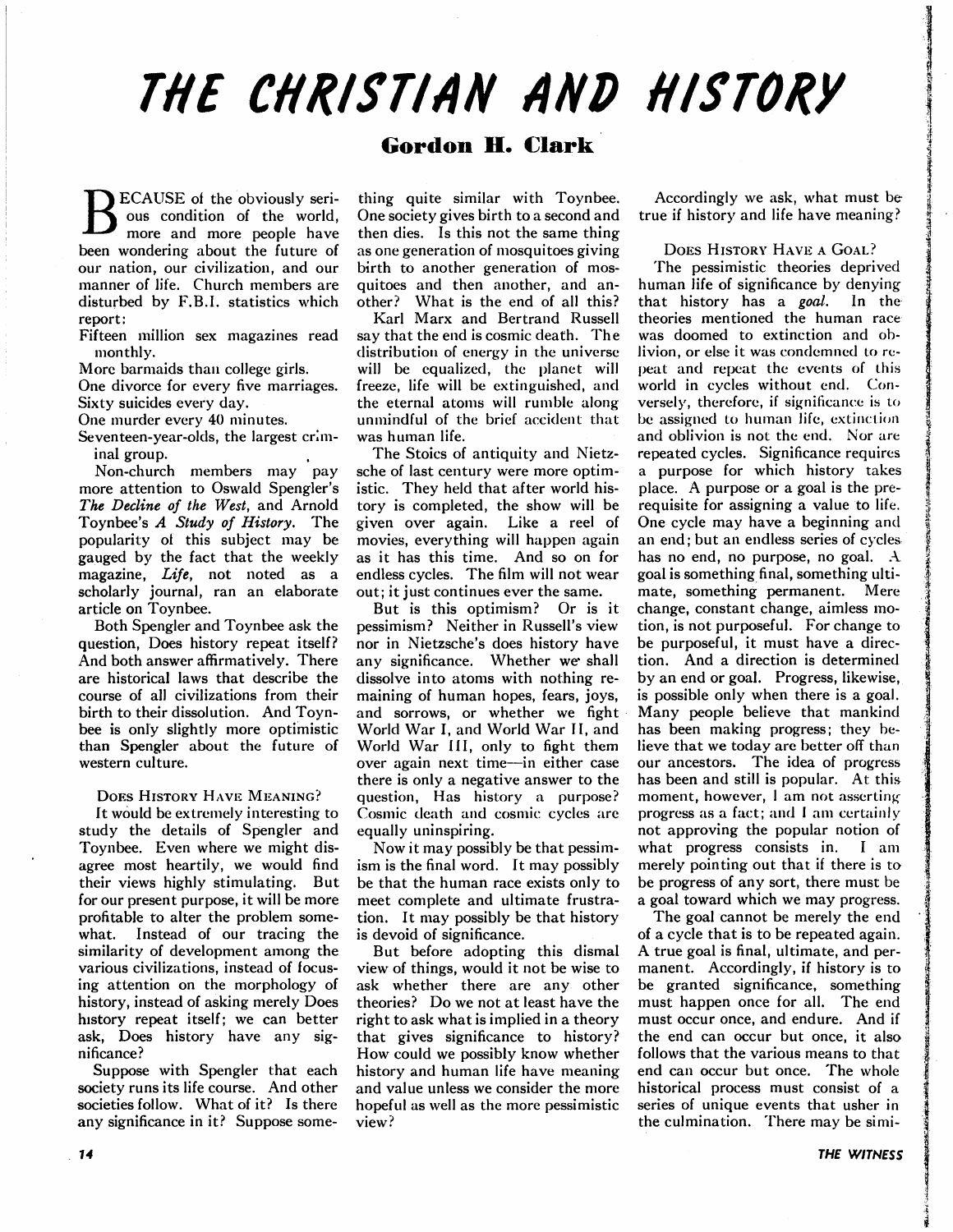larities among the means. One civili zation may pass through stages that are similar to the stages of another civilization. In this sense history may repeat itself. The book of Judges shows how history repeated itself many times. The victorious Jews for sook God; they were defeated by their enemies; a leader called them to repentance; and God restored them to favor and delivered them from the oppression of their enemies. But Deborah lived only once; and Gideon lived only once; and Samson lived only once; and Christ died once for all.

#### CHRISTIANITY AND HISTORY

Secular interest in the philosophy of history is distinctly a modern phenomenon. None of the Greek philoso phers over a period of a thousand years made it a subject of study. Some of them, like Plato and Aris totle, were interested in theories of politics; and in tracing the develop ment of political institutions they per force paid some attention to historical antecedents. But they had no theory of history. In contrast with this secular neglect of history, Christianity has always been strongly historical. Christianity is historical, not just in the sense that it has had a history, but in the sense that it has had a theory of history. It finds significance in his torical events—in fact it finds the center of all significance in history. Some systems of philosophy are based on studies of physics or science; occa sionally they claim that historic fact is unimportant and especially unimport ant for religion. But the Christian system makes history its touchstone. In history its evidence is clearly and adequately seen, and in history the meaning of all the universe is found.

The least important of several im portant considerations is that Chris tianity views past history as source of instruction for present generations. The events of the Old Testament are intended to teach the children of God the spiritual lessons they need to learn. Reference has been made to the book of Judges. The events of that book were designed to teach them that God requires obedience and punishes disobedience. They did not learn any too well. And it was not until the bitter Babylonian captivity that they finally and completely abol ished idolatry. But this is not all.

The events of the Old Testament are not only designed to teach the Jews; they are designed for our instruction also. Speaking of events that oc curred during the journey through the wilderness, Paul in I Cor. 10:6, 11 says that these events were examples to  $us$ and they were written for our admonition. In Gal. 4:22ff Paul shows how the lives of Hagar and Sarah exemplify the Gospel. And the Epistle to the Hebrews is permeated with the notion that Old Testament history gives the gospel message in elementary form.

#### The Christian View

However, while it is of great prac tical importance to know that history is thus instructive in function, this is of less importance than another mat ter. History could be a series of dis jointed events and still be instructive; but far from being disjointed, history is a process so planned that the early events prepare for the later events. In particular the events of the Old Testa ment, the call of Abraham, the separa tion of the Jews, the establishment of the theocracy, all prepared the way for the coming of the Messiah. The ritual typology also indicates this, even though obscurely. The explicit prophecies state the matter so as to leave no doubt. Two centuries before Cyrus was born, the prophet men tioned him by name and predicted that he and the Persians would re build Jerusalem. Almost five cen turies betore Christ was born, the prophet stated definitely that the Messiah would come within 490 years. And in the fulness of time Christ came. And the fact that He came, that He was crucified, and that He rose from the grave, leads to another and still more important fact about history. It is perhaps the most im portant fact about history. It is that history is the scene of God's activity. The significance of history according to the Christian view is not that men can learn a spiritual lesson or two. It is not that early events prepare for later events. But rather history is significant because in history God acts.

(To be continued)



### BLESSED ASSUMPTION!

#### Frank A. Lawrence

The infallibility of the Pope has never once been officially exercised since the doctrine was defined by the Roman Church in 1870. But there is every possibility that you and I will see it exercised next April 2 when the present Pope will observe the 50th anniversary of his ordination. Pope Pius XII is expected, on that date, to proclaim the Assumption of Mary as dogma of the Roman Church and one which all true Catholics would be re quired to believe. The dogma would proclaim that upon the death of Mary, her body was taken up directly into Heaven. The only evidence for it seems to be a huge collection of signa tures from Mexico, Canada and Italy. No reference to it appears in canoni cal scripture. Gregory of Tours (538-593) tells that, as the apostles were watching round the dying Mary, Jesus appeared with angels and com mitted the soul of His mother to the Archangel Michael. Next day, as the body was being carried to the grave, He appeared again and carried it in a cloud to Heaven. The Roman Church will accept this apocryphal account, 500 years after the event, as genuine. The Pope is deeply impressed by re quests from all over the world for his proclaiming the blessed assumption. Twenty-five thousand signatures came from Mexico alone. Last August 15, in Montreal, Mayor Houde forwarded petition from the City of Montreal to the Pope asking that the Blessed Assumption be proclaimed a dogma. The Mayor, who spent the war years in jail, turned from his busy round to assure the Pope that the entire city wanted this done! Bishop William J. Smith spoke for the Roman Church and said, "It is reserved for God's saints to be assumed body and soul. into Heaven on the day of the General Judgment. Mary's assumption before that time is a privilege which the Bible does not deny." We could say that St. Paul visited the site of Quarryville Bible Conference and therefore we have divine sanction to continue there —the Bible doesn't deny it! To most of us this whole idea will be just what it is labelled—assumption. Just how blessed it is will be up to the individual to decide.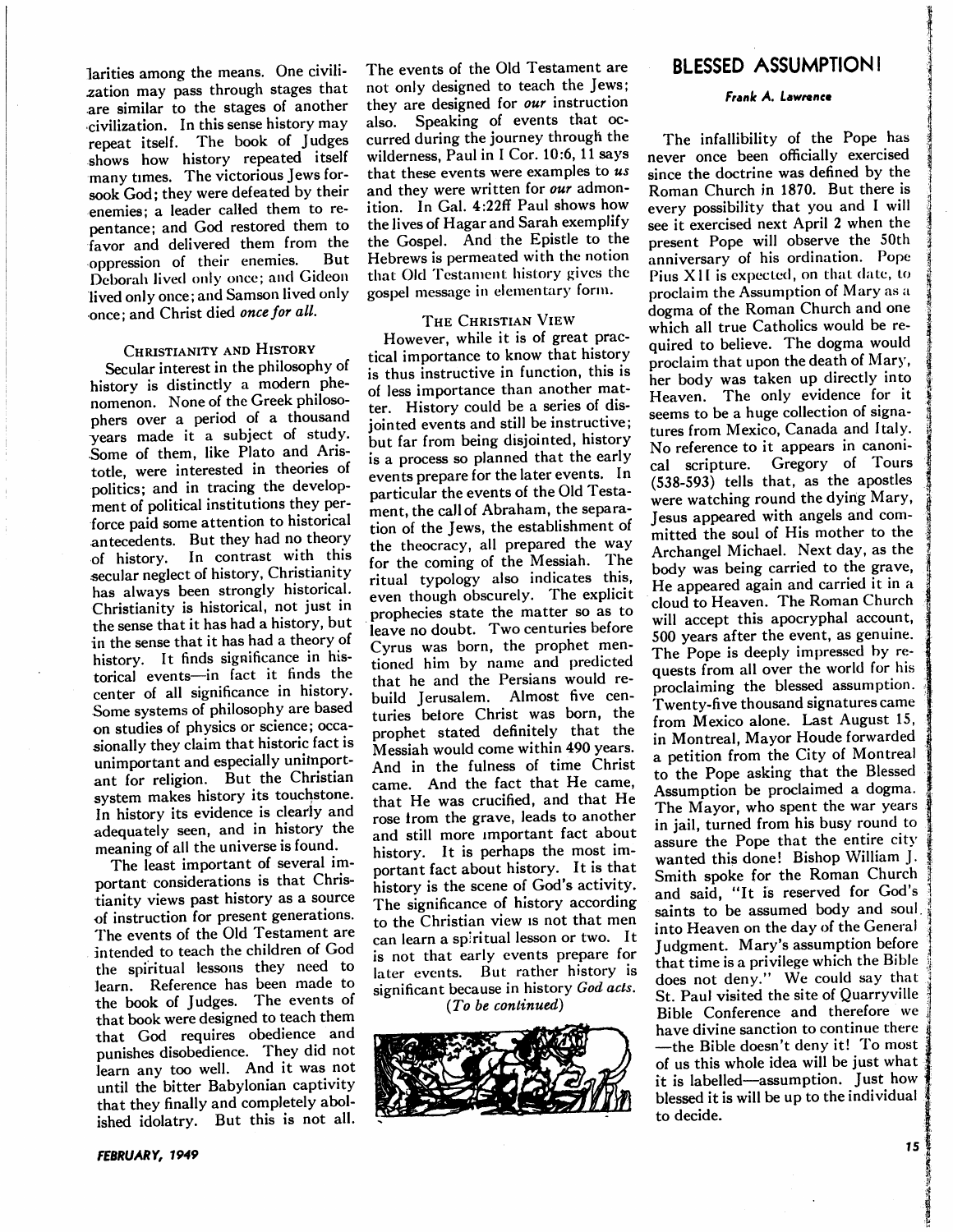# THE CHRISTIAN AND HISTORY

### Part Two

# Gordon H. Clark

IT IS not exaggeration to say that the incarnation of Christ, and es pecially His death and resurrec tion are the most important events of history. But while these are the most important events, they are not themselves the Christian philosophy of history. These events show that Christianity ascribes significance to history, but a statement of the Atonement is not the most general formula tion of the Christian view of history. The Bible has much more to say; and in order to have a more comprehensive understanding, one ought first to collect a number of its statements and then summarize them if possible.

It would be be impossible in a short space to compile any great number of relevant passages. But even a meager selection can show the general tenor of Biblical teaching.

Daniel 2:21. "And he (God) changeth the times and the seasons; he removeth kings and setteth up kings."

Daniel 4:35. "And all the inhabitants of the earth are reputed as nothing: and he doeth according to his will in the army of heaven, and among the inhabitants of the earth: and none can stay his hand, or say unto him, What doest thou?"

Acts 17:26. "And hath made of one blood all nations of men for to dwell on all the face of the earth, and hath determined the times before appointed, and the bounds of their habitation."

Ephesians 1:11. "Being predestinated ac cording to the purpose of him who worketh all things after the counsel of his own will."

These with many other passages may be summarized accurately in the words of the Shorter Catechism:

"God . . . hath foreordained what soever comes to pass."

History occurs strictly according to God's eternal decree. He planned it; He sees the end from the beginning; and the means He uses will not be in vain—they shall accomplish what God pleases and they shall prosper in the thing whereto God has sent them.

God's perfect control of history is doctrine that is particularly cherished by Presbyterians. It is an essential

doctrine of Calvinism. In the West minster Confession of Faith, it occurs under the title "Of God's Eternal Decree." Similar in wording to the Shorter Catechism, the Confession begins with the sentence "God from all eternity did, by the most wise and holy counsel of His own will, freely and unchangeably ordain whatsoever comes to pass. ..." More popularly this doctrine is known under the name of Predestination; and it permeates the Calvinistic system: I am willing to say, it permeates the Bible. Unless God controls history, there would be no such thing as Providence. Unless God controls history, we could have no firm basis for assurance of salva tion. It is entirely to the point to notice that those forms of Christianity which deny predestination are unable to give their adherents any assurance that they will be saved. They must say that if a person happens to die in a state of grace, he will be received into heaven; but, alas, we cannot count on God to preserve a person in the state of grace. But Presbyterians say, and the Bible says:

"And I give unto them eternal life; and they shall never perish, neither shall any man pluck them out of my hand." (Jn. 10:28.)

"Being confident of this very thing, that he which hath begun a good work in you will perform it until the day of Jesus Christ." (Phil. 1:6.)

"Who are kept by the power of God through faith unto salvation ready to be revealed in the last time." (1 Peter 1:5.)



Assurance of salvation, and pre destination on which assurance is based, arc blessed doctrines, and we will not give them up. On the contrary, we rejoice that we ourselves and all history with us are under God's omnipotent control.

To the eye that is unenlightened by divine revelation the present course of events seems ominous. Even the most optimistic historians believe that dark days are more likely than days of peace and plenty. The less optimistic historians may confess that World War III and the obliteration of civili zation is inevitable. No wonder sober people are disturbed. But the Chris tian has a sure hope that others cannot share. Where others can see only the danger of a war that will involve Arabs, Jews, Russians, and Ameri cans, we think we can see the fulfill ment of an ancient prophecy. We think we can see the hand of God in history today, as it has not been seen for the last 1900 years. How long it will take for the Jews to gather in Palestine, what sufferings they and the world must pass through, and when the next great event in prophecy will occur, no man knows. But we see clearly that history is nearing its cul mination. Recall the earlier argu ment about the significance of his tory. History to be significant must have a goal. And Christianity reveals to us what that goal is. It is the con summation effected by Christ at His return. Whatever may be the im mediate future, "the Lord God Om nipotent reigneth; and (he) shall sud denly come to his temple ... but who may abide the day of his coming? for he is like a refiner's fire . . . and he shall purify the sons of Levi, and purge them as gold and silver, that they may offer unto the Lord an offering in righteousness."

Just how this is to happen, just what events precede it, we do not know. It does not necessitate the survival of our civilization or of our